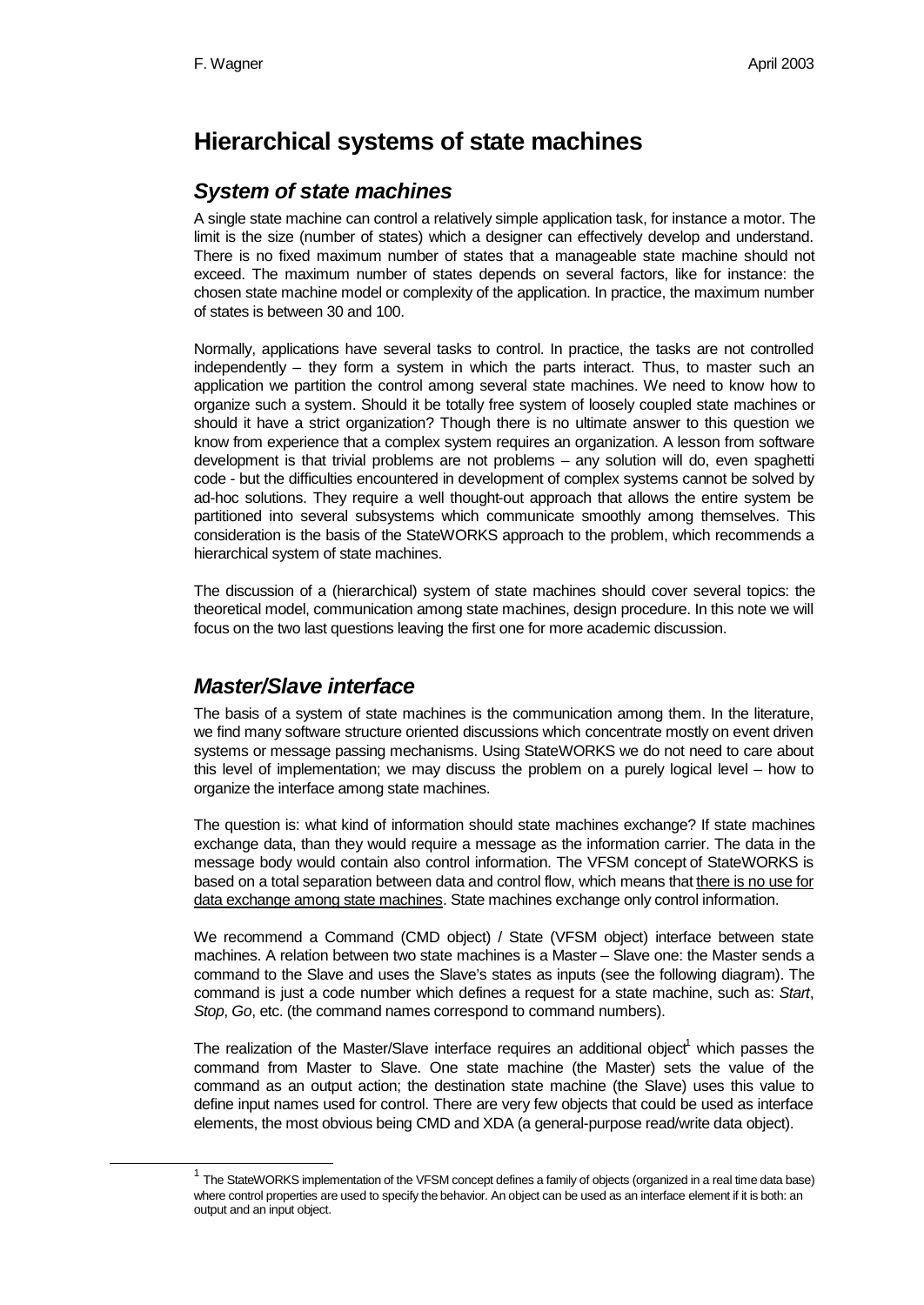

It is reasonably clear why a state of a Slave state machine should be used as an input for the Master state machine: the state represents the full control information about the situation in the Slave. The question of whether to use a state of Master in a Slave must be answered negatively: we should not do it. First of all, it would not be a Master-Slave relation anymore. The second more important reason is that in using commands the Master is very flexible in definition of requests: it may use the same command in different states or it may generate several commands in the same state. The Master – Slave relation means that Master commands the Slave to do something and supervises the Slave by watching its state: if the Slave reaches a certain state the Master can assume that its command has been carried out. This definition is based on the principle that a state of the state machine represents the entire control situation as covered by this particular state machine.

What about other objects? Theoretically, we can use any object with input and output functions as an interface among state machines. For instance, we can start a timer in one state machine and use the timer status OVER in another state machine as an input signal. This kind of interface may sometimes be needed but it should not be overused. As an exception it can be tolerated but we should not build state machine systems with this kind of interface as a rule. Eventually, we want to understand the system behavior – the more standard is the interface the easier it is to understand. Any special tricks are liable to introduce chaos in software<sup>2</sup>. The only object that could be treated as an alternative to the CMD object is the XDA object. The value of this solution is discussed in the next section.

## *CMD or XDA*

l

In StateWORKS the CMD object type should be used as a primary interface between two state machines: Master sends commands to Slave(s). An XDA object is similar to CMD: it is a number which can be set as an output action and used to define input signals (names), i.e. one state machine (Master) can set the number and the other state machine (Slave) can use it as an input signal. There are also differences between these two object types.

The CMD object has been intended as an interface object and has several features which make its usage comfortable:

it can be given different type names in Slave (CMD-IN) and Master (CMD-OUT),

 $^2$  It is a general software problem: most of us agree that in programming we should follow some rules, use methods, specify (or at least understand) the problem before we start programming, and so on. The theory is full of such golden rules and recommendations. Unfortunately, reality is not so tidy, and very often catastrophic. The main reason is that when programming very often we want to solve a small difficulty in a code by by-passing the rules, using some dirty trick. In this very moment we think that this one deviation from some rules, standards etc cannot do any harm. The consequence is well known: excessive use of such tricks leads to poor software quality, software which is difficult to understand and manage and sometimes even unacceptable or unusable.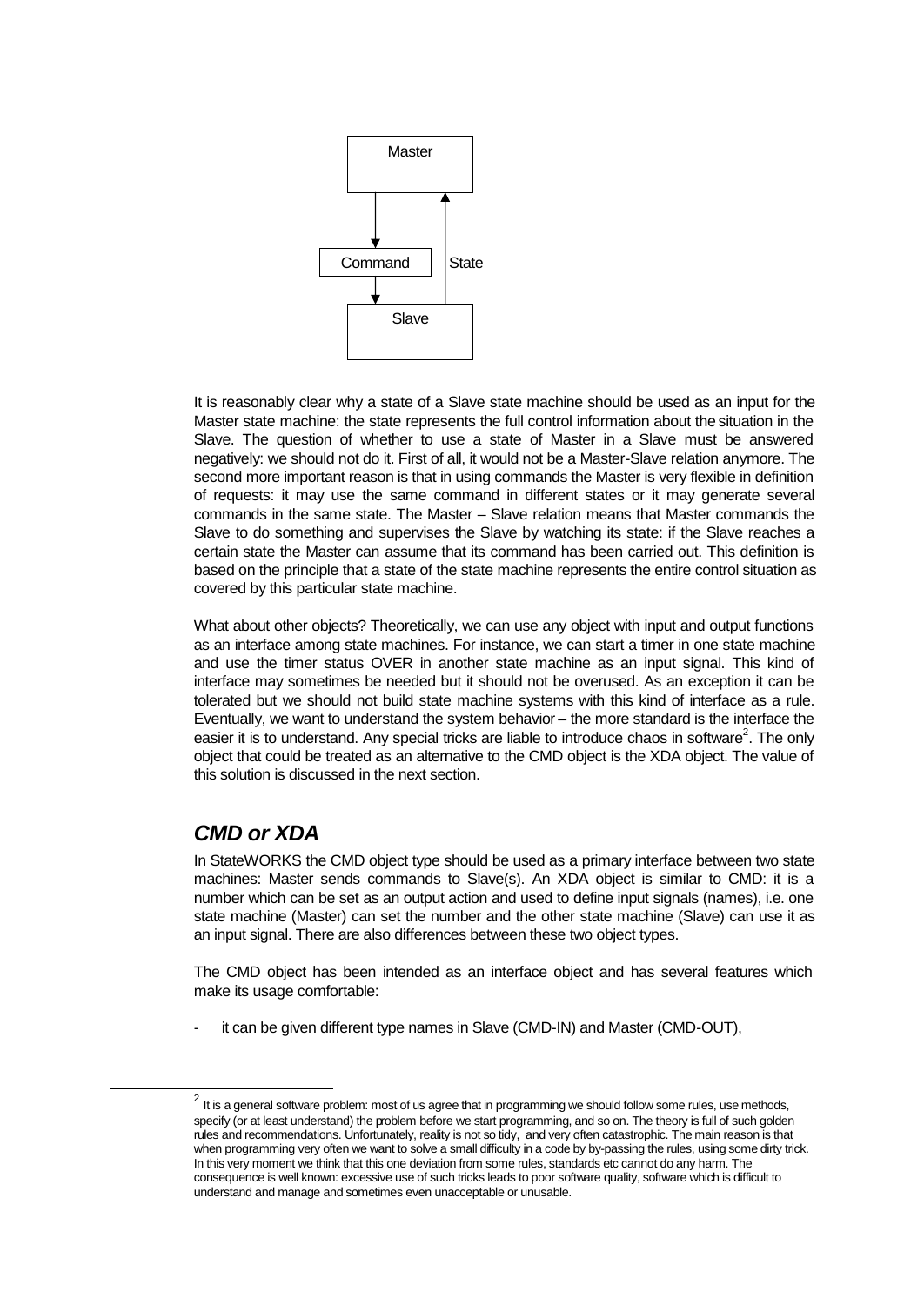- the Slave CMD input names are accessible (displayed) while designing the Master state machine,
- the Slave CMD input names are accessible in the execution environment and can be displayed, for instance on the operator panel.

The XDA object is very simple and was essentially provided for handshaking between state machines and I/O units (actions that cause some changes in the outside world via the I/O unit must be acknowledged in the I/O unit). The XDA object has one interesting feature, namely it can be set in any state machine; it is "symmetrical" and not "uni-directional" as is a CMD object. In some situations this feature could be interesting. The consequences of the XDA usage and a more detailed comparison with a CMD object will be discussed in a future note.

#### *Design procedure*

Of course, the Master/Slave interface between state machines does not dictate a hierarchical structure; it can be used in any system of state machines for exchange of control signals.

The recommendation to use a hierarchy of state machines is based on experience and some suggestions of a theoretical nature. When designing state machines we can make logical errors which result for instance in infinite loops or deadlocks. The more state machines are in the system, the higher is the probability of such errors and finding of those errors is more difficult. Imagine a system of 100 state machines where each state machine may send a command to any other state machine and uses states of any state machine for definition of its behavior. It is very difficult to understand how such a system truly behaves and a structure of such a system corresponds to non-structured software.

In contrast to a non-structured system a hierarchical system is easier to design and understand as in its design or debugging we usually solve several local problems: Master and its Slaves (see the following diagram).



The diagram shows a hierarchical system with 3 levels: the upper level containing a single Master state machine (*Main*), the second level containing two state machines and the third, lowest level with 6 state machines. A design of any state machine requires always an analysis of a limited part of the system. A design of the *Motor1* state machine covers the outside signals and commands from the *Transport* state machine. While designing the *Transport* state machine we are interested only in the states of state machines *Motor1* and *Motor2* and commands from the *Main* state machine. While designing the *Main* state machine we take into account only states of its Slaves (*Transport*, etc.). In a correctly designed hierarchical system any state machine "sees" only the states of its slaves which represent an abstracted but all the same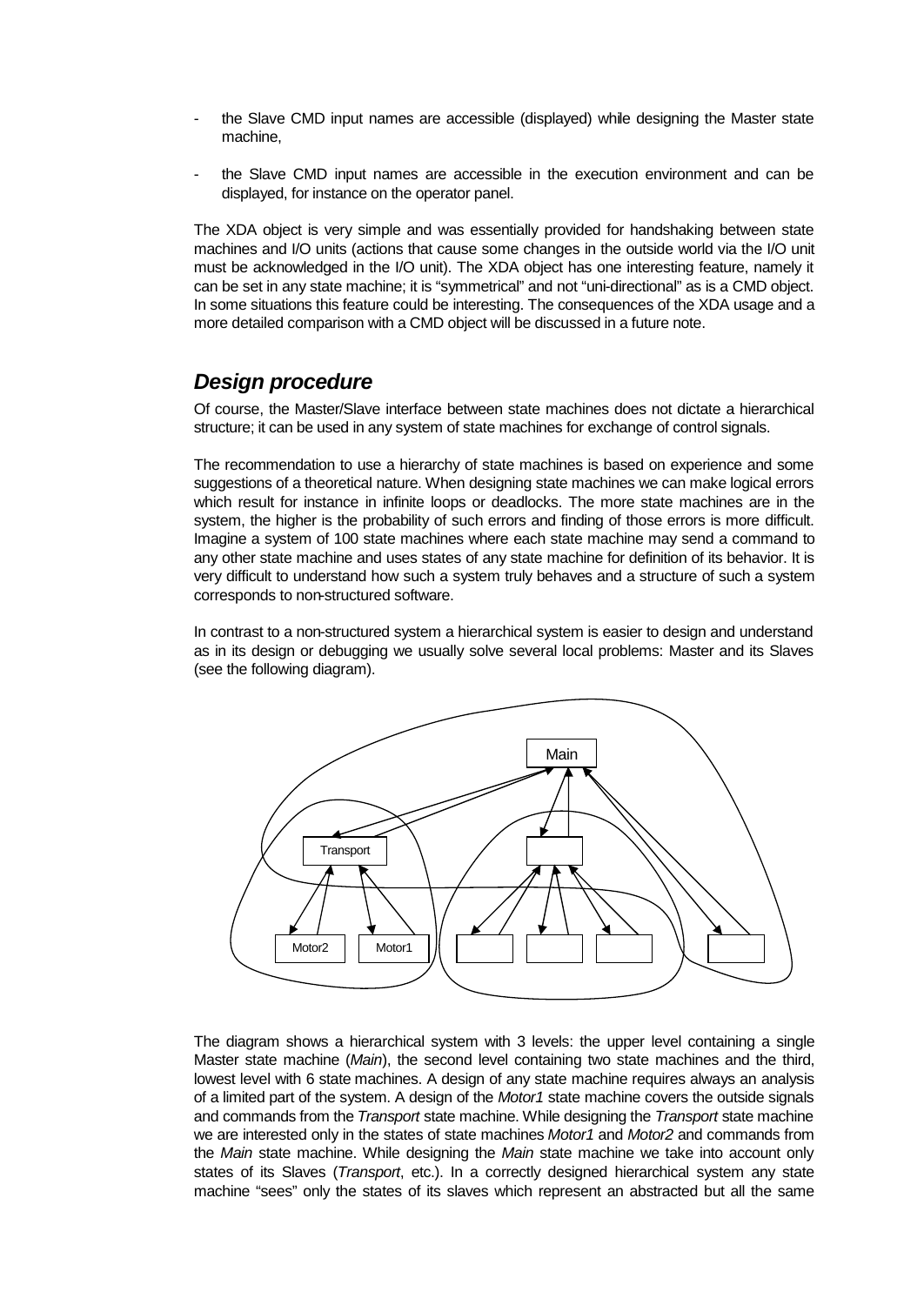complete set of the control signals which are relevant for the state machine. The only state machines that "communicate" with the outside signals are the *Main* state machine and the state machines on the lowest hierarchy level.

A hierarchical system allows us to think locally in designing state machines, seeing only the few involved state machines (Master and its Slaves) in an abstract way. For instance, the *Transport* state machine has no idea about the details of the Motor control (inputs, outputs, delays, timeouts, parameters, etc.), it sees only the (abstract) situation in motor control, represented by the *Motor* state.

The other problem is how we should proceed in the design of a state machine system. Also in this case there is no strict rule but it is obvious that we have to start where the information is more or less complete. As a rule we have relatively good information about the behavior required of the state machines on the lowest level: how to control peripheral devices. We probably also know about commands for the Main state machine but unfortunately we do not know much about its Slaves. Therefore, in most cases the only reasonable way is to start with the lowest level of state machines. Having this layer ready we get some idea how to organize the Master layer above it. So, we continue until we reach the Main state machine.

The next question is the design of the hierarchy: how many layers and which state machines. There are some fixed points, for instance we need a Main state machine at the top and we know very soon which state machines are required at the lowest level - the lowest level is well defined by the controlled devices. The definition of the rest is a process that is strongly bound to progress in designing the lowest level of state machines. Building a hierarchy is an evolutionary process with several trials and it does not have an ultimate solution. The solution reflects the designer's ability and preferences: some people like to use a few, rather complex state machines, other people prefer many simpler state machines in an elaborate hierarchy. There is no definite answer as to which approach is a better one, as long as the designer can be quite certain that he fully comprehends the way in which each state machine will function, in both normal and abnormal situations.

#### *Sins*

StateWORKS does not impose any barriers considering the structure of the system. So, we may design any system, for instance having in principle a hierarchical system with additional links between some state machines. How much deviation from a hierarchical system could be tolerated? The following diagram shows two examples of sins committed by a system designer.



The wrong links 1 and 2 are in bold. In case 1 a true Master (*Transport*) of *Motor1* state machine is by-passed, receiving commands from the *Main* state machine. It is very difficult to understand the behavior of such a system. The probability of malfunctioning is very high as the true Master of the state machine does not "know" about the additional command. The additional commands are in fact a kind of unexpected input that must be "corrected" by the Master. On the other hand, if we consider the influence of these additional commands in design of a Master